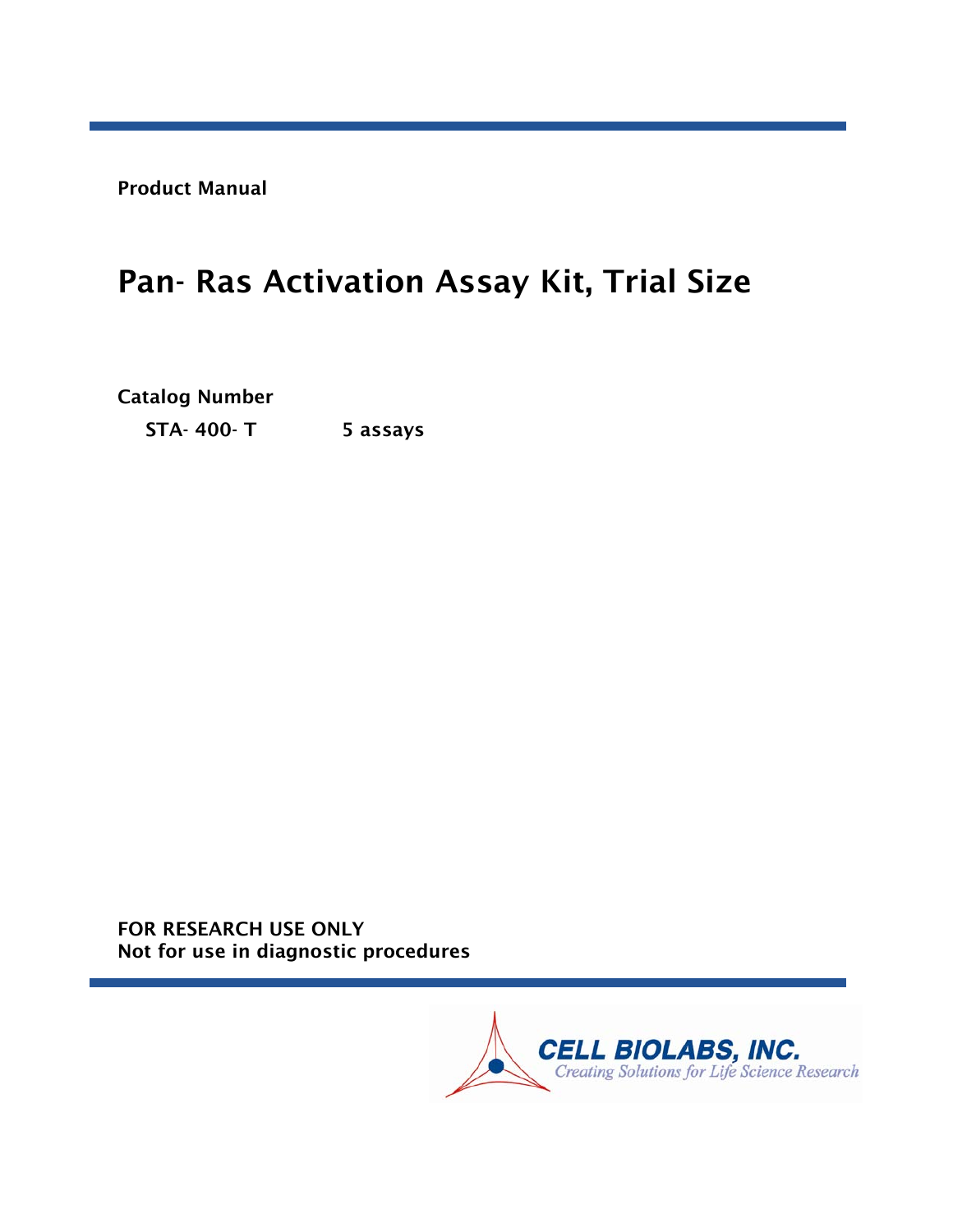#### **Introduction**

Small GTP-binding proteins (or GTPases) are a family of proteins that serve as molecular regulators in signaling transduction pathways. Ras, a 21 kDa protein, regulates a variety of biological response pathways that include cell growth, cell transformation and tumor invasion. Like other small GTPases, Ras regulates molecular events by cycling between an inactive GDP-bound form and an active GTPbound form. In its active (GTP-bound) state, Ras binds specifically to the Ras-binding domain (RBD) of Raf1 to control downstream signaling cascades. The most notable members of the Ras subfamily are H-Ras, N-Ras and K-Ras, mainly for being implicated in many types of cancer.

Cell Biolabs' Pan-Ras Activation Assay Kit utilizes Raf1 RBD Agarose beads to selectively isolate and pull-down the active forms of Ras (H-Ras, K-Ras, and N-Ras) from purified samples or endogenous lysates. Subsequently, the precipitated GTP-Ras is detected by western blot analysis using an Anti-pan-Ras Antibody.

Cell Biolabs' Pan-Ras Activation Assay Kit provides a simple and fast tool to monitor the activation of Ras. The kit includes easily identifiable Raf1 RBD Agarose beads (Figure 1), pink in color, and a GTPase Immunoblot Positive Control for quick Ras identification. This Trial Size kit provides sufficient quantities to perform 5 assays.



**Figure 1**: Raf1 RBD Agarose beads, in color, are easy to visualize, minimizing potential loss during washes and aspirations.

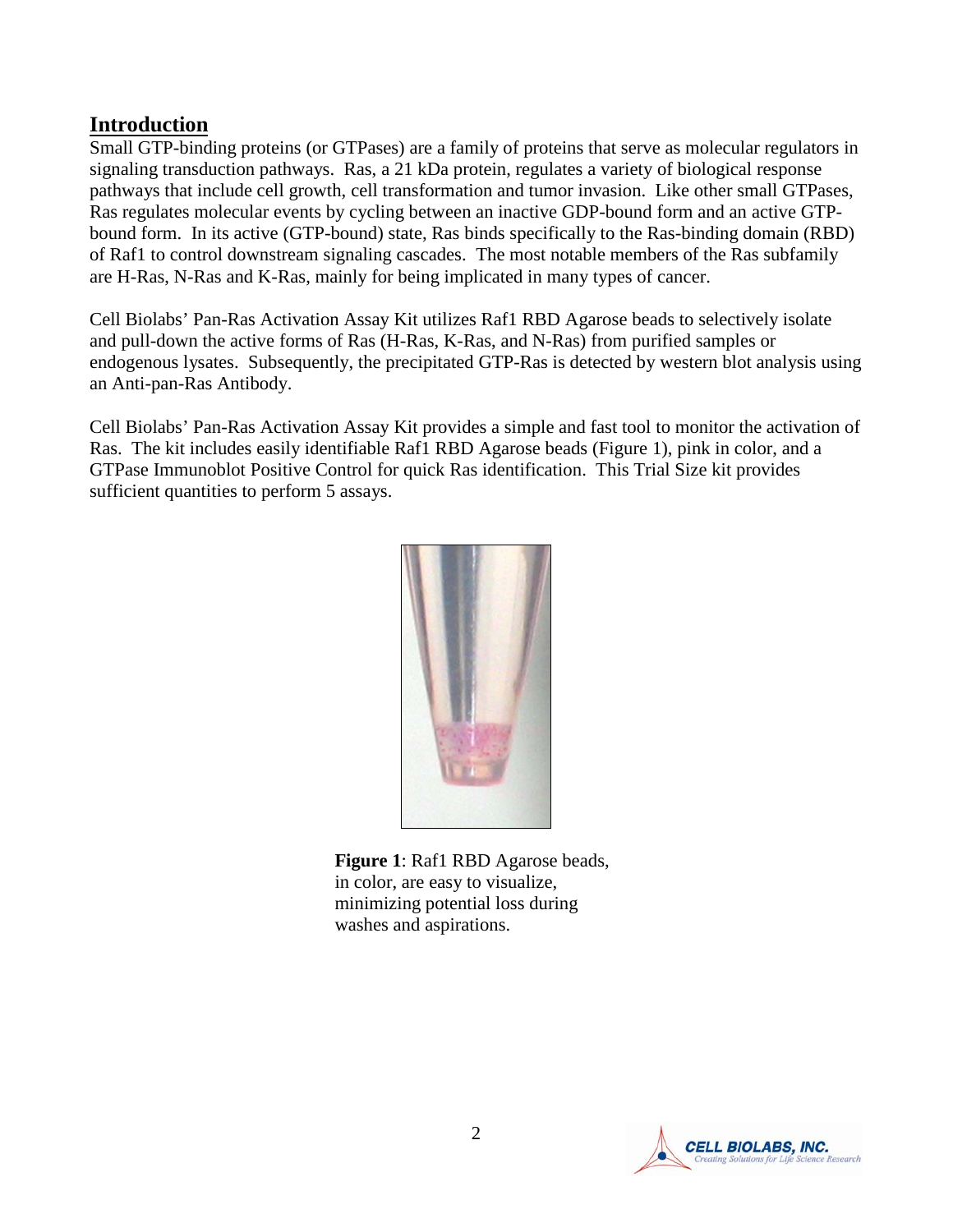## **Assay Principle**



#### **Related Products**

- 1. STA-400-H: H-Ras Activation Assay Kit
- 2. STA-400-K: K-Ras Activation Assay Kit
- 3. STA-400-N: N-Ras Activation Assay Kit
- 4. STA-401-1: Rac1 Activation Assay Kit
- 5. STA-402: Cdc42 Activation Assay Kit
- 6. STA-403-A: RhoA Activation Assay Kit
- 7. STA-410: Raf1 RBD Agarose Beads
- 8. STA-457: Ras Expression Vector Set
- 9. STA-459: Active Ras Expression Vector Set

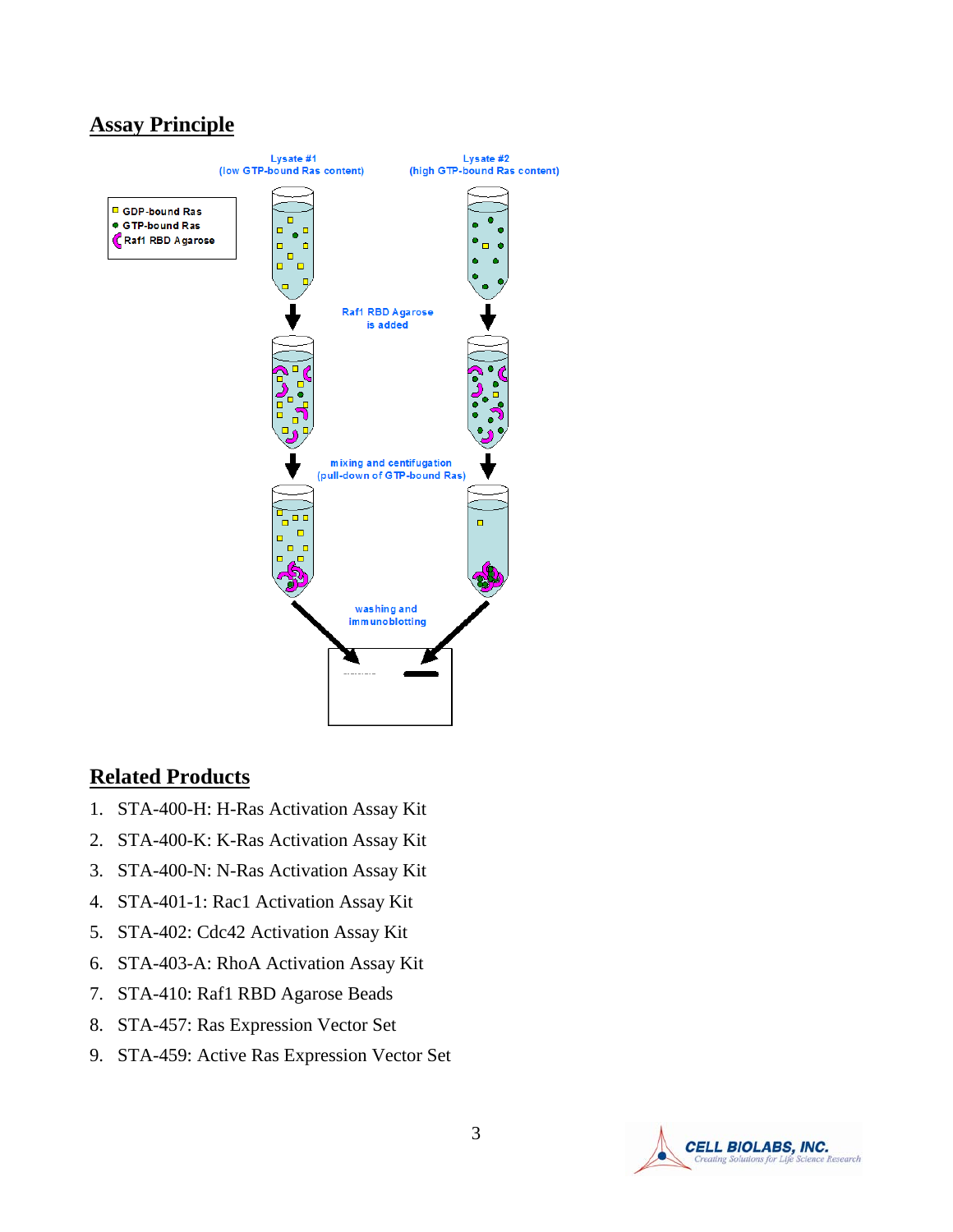## **Kit Components**

1. Raf1 RBD Agarose (Part No 240001-T): One 200 μL vial of 50% slurry, 100 μg Raf1 RBD in PBS containing 50% glycerol.

*Note: Agarose bead appears pink in color for easy identification, washing, and aspiration.*

- 2. 100X GTPγS (Part No. 240103-T): One 20 μL vial of 10 mM GTPγS dissolved in sterile water.
- 3. 100X GDP (Part No. 240104-T): One 20 μL vial of 100 mM GDP dissolved in sterile water.
- 4. 5X Assay/Lysis Buffer (Part No. 240102-T): Four 2 mL vials of 125 mM HEPES, pH 7.5, 750 mM NaCl, 5% NP-40, 50 mM MgCl<sub>2</sub>, 5 mM EDTA, 10% Glycerol.
- 5. Anti-pan-Ras, Mouse Monoclonal (Part No. 240002-T): One 10 μL vial in PBS, pH 7.4, 0.05% NaN3, 0.1% BSA.
- 6. GTPase Immunoblot Positive Control (Part No. 240105): One 100 μL vial of 293 cell lysate at 0.5 mg/mL (provided ready-to-use in 1X reducing SDS-PAGE Sample Buffer, pre-boiled)

# **Materials Not Supplied**

- 1. Stimulated and non-stimulated cell lysates
- 2. Ras activators
- 3. Protease inhibitors
- 4. 0.5 M EDTA in water
- 5. 1 M  $MgCl<sub>2</sub>$
- 6. 30°C incubator or water bath
- 7. 4°C tube rocker or shaker
- 8. 2X reducing SDS-PAGE sample buffer
- 9. Electrophoresis and immunoblotting systems
- 10. Immunoblotting wash buffer such as TBST (10 mM Tris-HCl, pH 7.4, 0.15 M NaCl, 0.05% Tween-20)
- 11. Immunoblotting blocking buffer (TBST containing 5% Non-fat Dry Milk)
- 12. PVDF or nitrocellulose membrane
- 13. Secondary Antibody
- 14. ECL Detection Reagents

## **Storage**

Store all kit components at -20ºC. The 5X Assay/Lysis Buffer may be stored at either -20ºC or 4ºC. Avoid multiple freeze/thaw cycles.

## **Preparation of Reagents**

• 1X Assay/Lysis Buffer: Mix the 5X Stock briefly and dilute to 1X in deionized water. Just prior to usage, add protease inhibitors such as 1 mM PMSF, 10 μg/mL leupeptin, and 10 μg/mL aprotinin.

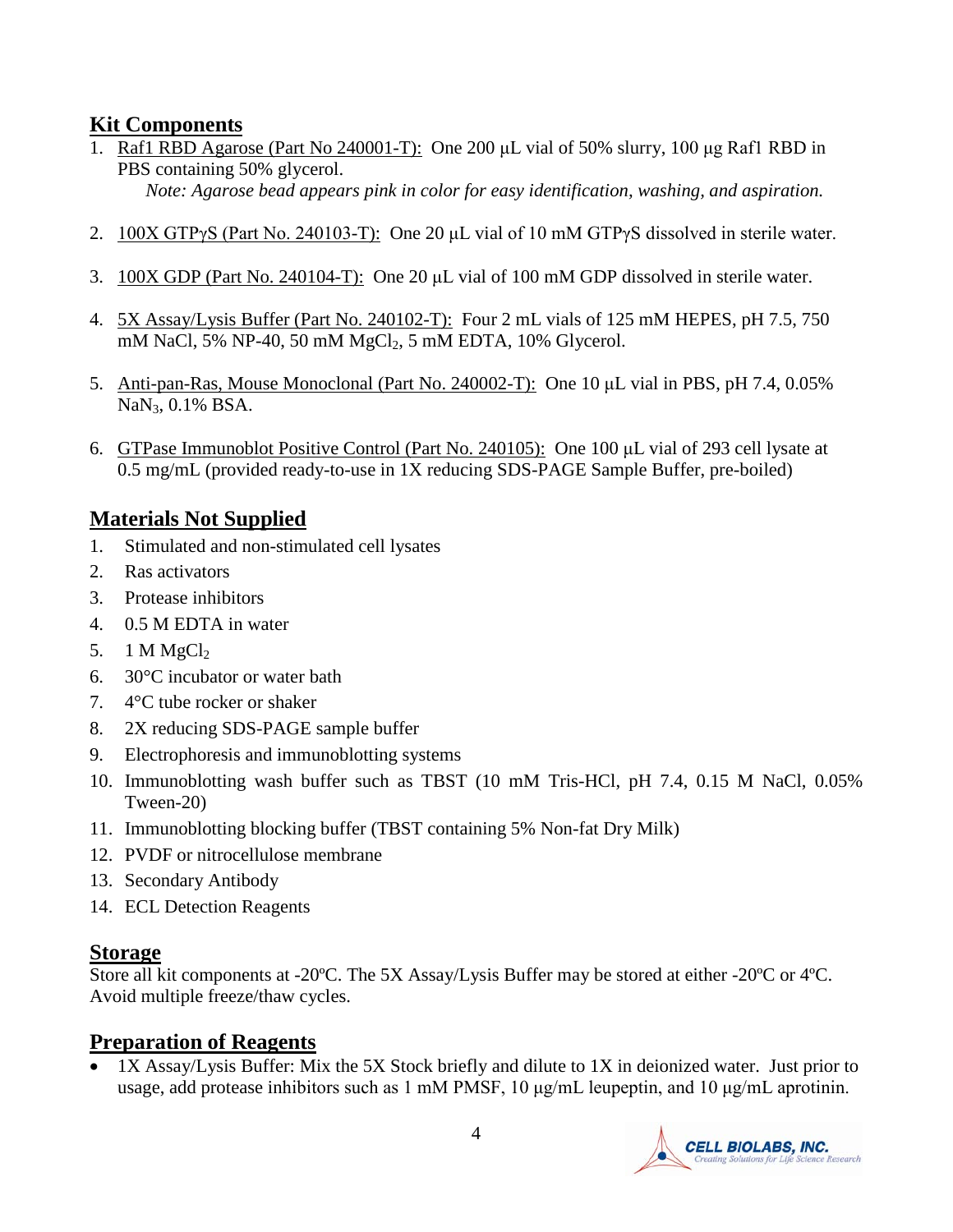#### **Preparation of Samples**

*Note: It is advisable to use fresh cell lysates because GTP-Ras is quickly hydrolyzed to GDP-Ras; frozen lysates stored at -70°C may be used. Performing steps at 4°C or on ice may reduce hydrolysis. Avoid multiple freeze/thaw cycles of lysates.* 

#### **I. Adherent Cells**

- 1. Culture cells to approximately 80-90% confluence. Stimulate cells with Ras activator(s) as desired.
- 2. Aspirate the culture media and wash twice with ice-cold PBS.
- 3. Completely remove the final PBS wash and add ice-cold 1X Assay/Lysis Buffer to the cells (0.5 - 1 mL per 100 mm tissue culture plate).
- 4. Place the culture plates on ice for 10-20 minutes.
- 5. Detach the cells from the plates by scraping with a cell scraper.
- 6. Transfer the lysates to appropriate size tubes and place on ice.
- 7. If nuclear lysis occurs, the cell lysates may become very viscous and difficult to pipette. If this occurs, lysates can be passed through a 27½-gauge syringe needle 3-4 times to shear the genomic DNA.
- 8. Clear the lysates by centrifugation for 10 minutes (14,000 x g at  $4^{\circ}$ C).
- 9. Collect the supernatant and store samples on ice for immediate use, or snap freeze and store at 70°C for future use.
- 10. Proceed to GTPγS/GDP Loading for positive and negative controls, or Pull-Down Assay.

#### **II. Suspension Cells**

- 1. Culture cells and stimulate with Ras activator(s) as desired.
- 2. Perform a cell count, and then pellet the cells by centrifugation.
- 3. Aspirate the culture media and wash twice with ice-cold PBS.
- 4. Completely remove the final PBS wash and add ice-cold 1X Assay/Lysis Buffer to the cell pellet  $(0.5 - 1$  mL per 1 x  $10^7$  cells).
- 5. Lyse the cells by repeated pipetting.
- 6. Transfer the lysates to appropriate size tubes and place on ice.
- 7. If nuclear lysis occurs, the cell lysates may become very viscous and difficult to pipette. If this occurs, lysates can be passed through a 27½-gauge syringe needle 3-4 times to shear the genomic DNA.
- 8. Clear the lysates by centrifugation for 10 minutes (14,000 x g at  $4^{\circ}$ C).
- 9. Collect the supernatant and store samples on ice for immediate use, or snap freeze and store at 70°C for future use.

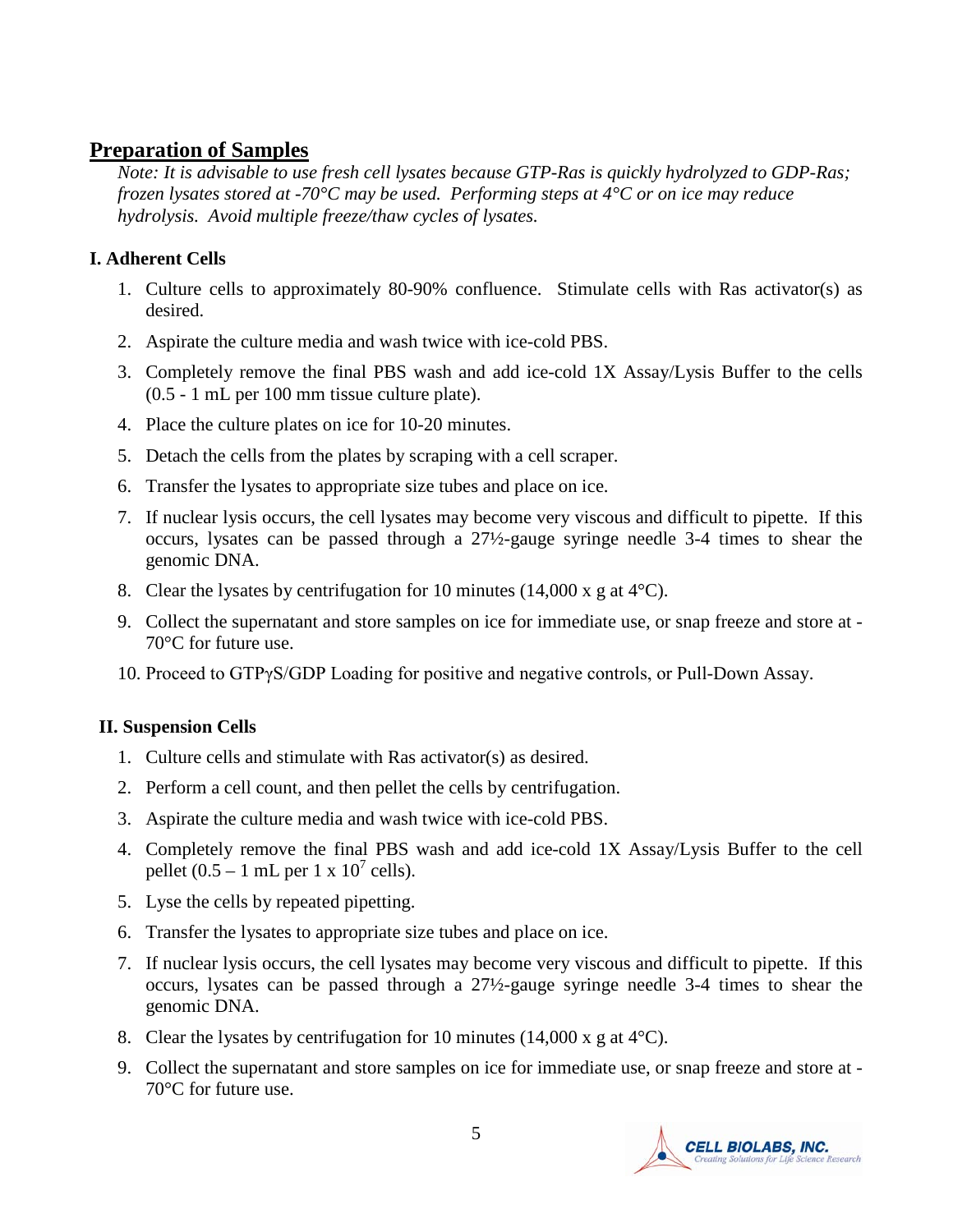10. Proceed to GTPγS/GDP Loading for positive and negative controls, or Pull-Down Assay.

#### **Assay Protocol**

*Important Note: Before running any Small GTPase pulldown assay, it is always a good practice to run a Western Blot directly on the cell lysate using the antibody provided in this kit. For example: load 5 µg, 10 µg and 20 µg of lysate onto an SDS-PAGE gel, transfer and blot. When proceeding with the pulldown assay, use 100-times the amount of lysate that gave you a clear band of your desired small GTPase in the direct Western blot. For example: if the 5 µg band was faint but the 10 µg band was clear and strong, use 100 x 10 µg = 1 mg of lysate in the assay. Using sufficient lysate in the pulldown assay is critical to success.*

#### **I. GTPγS/GDP Loading (Positive and Negative Controls)**

*Note: Samples that will not be GTPγS/GDP loaded may be kept on ice during the loading of controls.*

1. Aliquot 0.5 – 1 mL of each cell lysate to two microcentrifuge tubes.

*Note: Typical protein content/sample is > 0.5 mg.* 

- 2. Adjust the volume of each sample to 1 mL with 1X Assay Lysis Buffer.
- 3. Add 20 µL of 0.5 M EDTA to each sample.
- 4. Add 10 µL of 100X GTPγS to one tube (positive control) and 10 µL of 100X GDP to the other tube (negative control). Mix and label each tube appropriately.
- 5. Incubate the tubes for 30 minutes at 30°C with agitation.
- 6. Stop the loading by adding 65  $\mu$ L of 1 M MgCl<sub>2</sub> to each tube. Mix and place tubes on ice.
- 7. Continue with Pull-Down assay.

#### **II. Ras Pull-Down Assay**

- 1. Aliquot 0.5 1 mL of cell lysate (treated with Ras activators or untreated) to a microcentrifuge tube.
- 2. Adjust the volume of each sample to 1 mL with 1X Assay Lysis Buffer.
- 3. Thoroughly resuspend the Raf1 RBD Agarose bead slurry by vortexing or titurating.
- 4. Quickly add 40 µL of resuspended bead slurry to each tube (including GTPγS/GDP controls).
- 5. Incubate the tubes at  $4^{\circ}$ C for 1 hour with gentle agitation.
- 6. Pellet the beads by centrifugation for 10 seconds at 14,000 x g.
- 7. Aspirate and discard the supernatant, making sure not to disturb/remove the bead pellet.
- 8. Wash the bead 3 times with 0.5 mL of 1X Assay Buffer, centrifuging and aspirating each time.
- 9. After the last wash, pellet the beads and carefully remove all the supernatant.
- 10. Resuspend the bead pellet in 40 µL of 2X reducing SDS-PAGE sample buffer.
- 11. Boil each sample for 5 minutes.
- 12. Centrifuge each sample for 10 seconds at 14,000 x g.

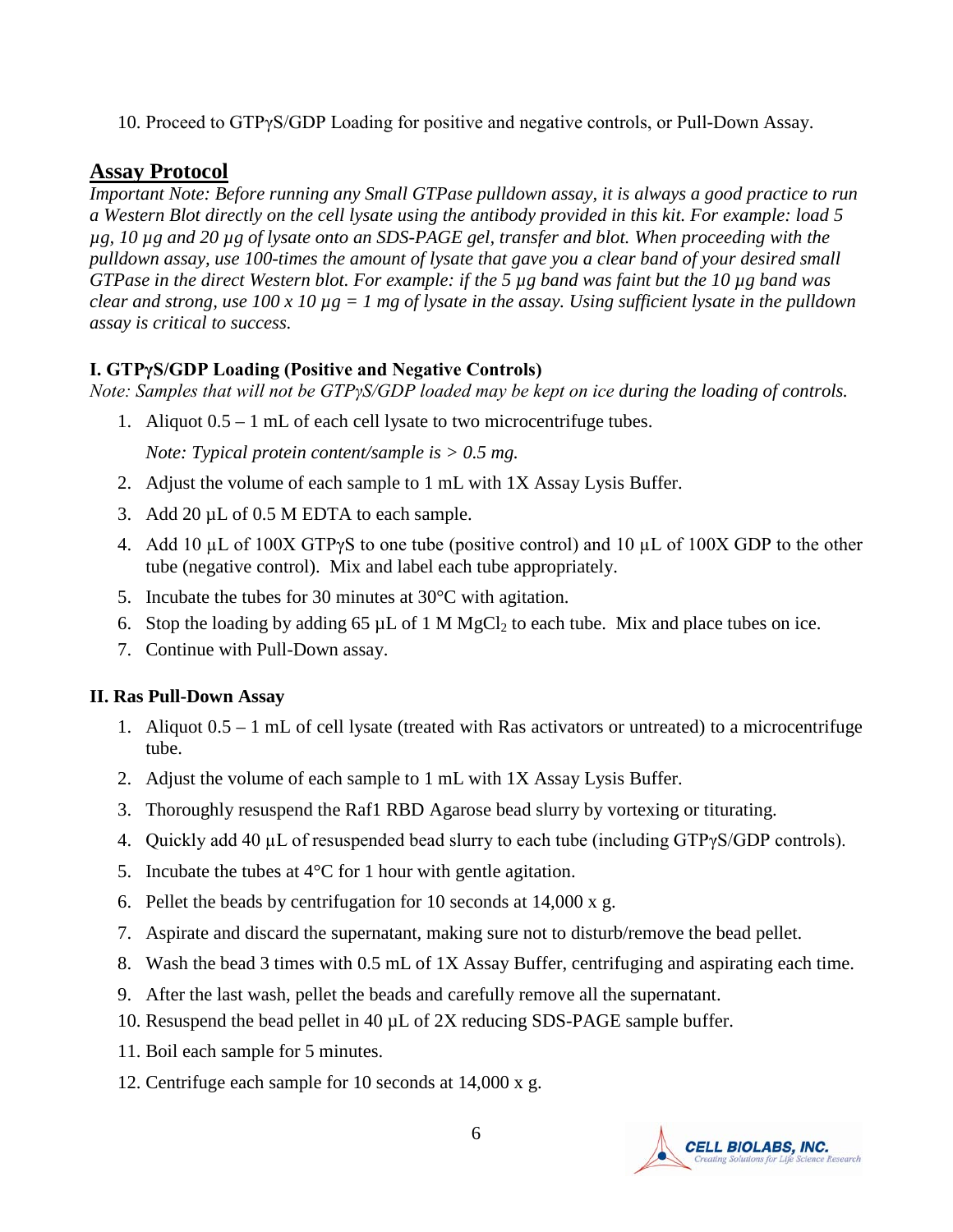#### **III. Electrophoresis and Transfer**

1. Load 20 µL/well of pull-down supernatant to a polyacrylamide gel. Also, it's recommended to include a pre-stained MW standard (as an indicator of a successful transfer in step 3).

*Note: If desired, 10 µL/well of GTPase Immunoblot Control (provided ready-to-use, preboiled) can be added as an immunoblot positive control.* 

- 2. Perform SDS-PAGE as per the manufacturer's instructions.
- 3. Transfer the gel proteins to a PVDF or nitrocellulose membrane as per the manufacturer's instructions.

#### **IV. Immunoblotting and Detection (all steps are at room temperature, with agitation)**

1. Following the electroblotting step, immerse the PVDF membrane in 100% Methanol for 15 seconds, and then allow it to dry at room temperature for 5 minutes.

*Note: If Nitrocellulose is used instead of PVDF, this step should be skipped.*

2. Block the membrane with 5% non-fat dry milk in TBST for 1 hr at room temperature with constant agitation.

Incubate the membrane with Anti-pan-Ras Antibody, freshly diluted 1:1000 in 5% non-fat dry milk/TBST, for 1-2 hr at room temperature with constant agitation.

*Note: To conserve antibody, incubations should be performed in a plastic bag.*

- 3. Wash the blotted membrane three times with TBST, 5 minutes each time.
- 4. Incubate the membrane with a secondary antibody (e.g. Goat Anti-Mouse IgG, HRPconjugate), freshly diluted in 5% non-fat dry milk/TBST, for 1 hr at room temperature with constant agitation.
- 5. Wash the blotted membrane three times with TBST, 5 minutes each time.
- 6. Use the detection method of your choice. We recommend enhanced chemiluminescence reagents from Pierce.

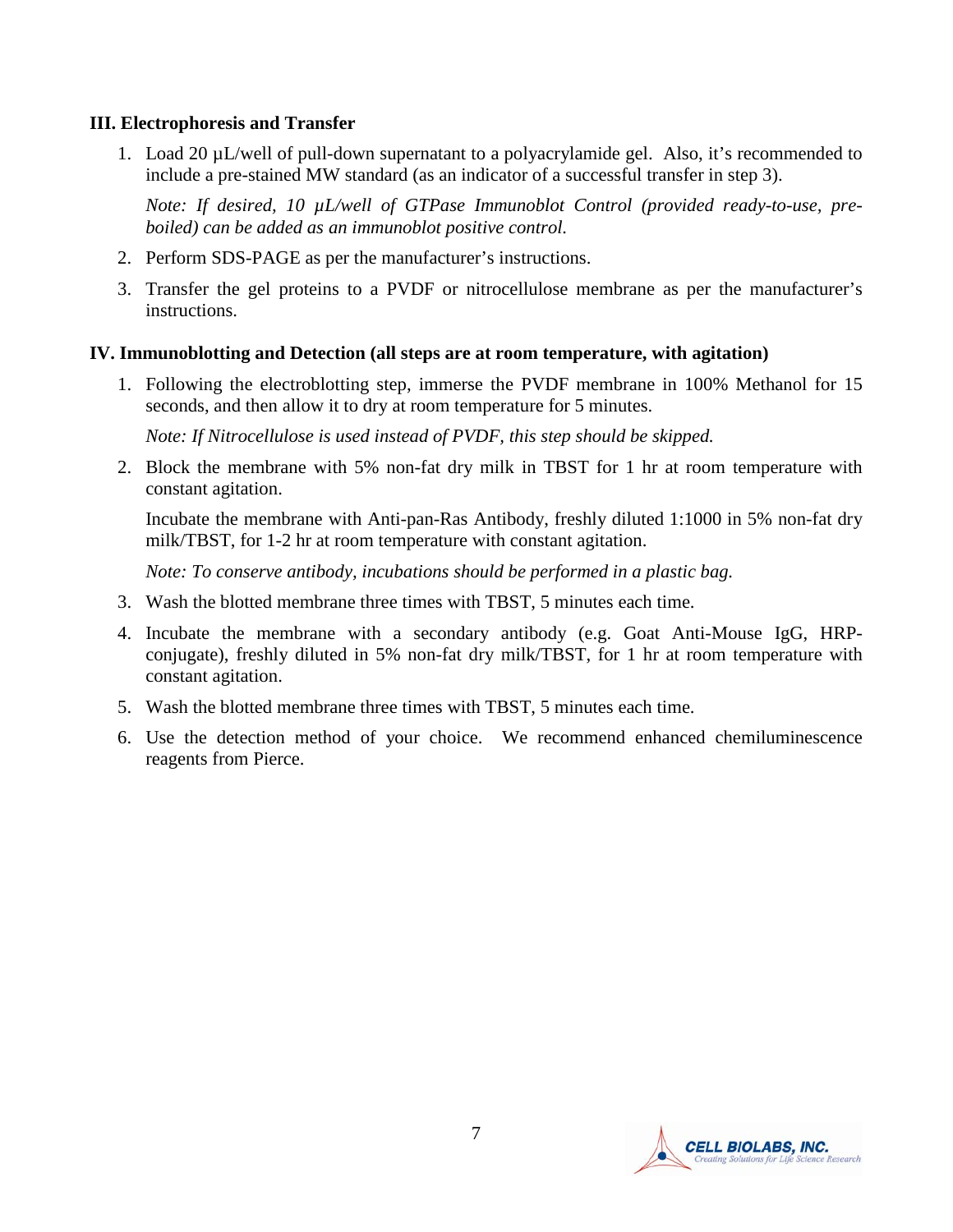#### **Example of Results**

The following figure demonstrates typical results seen with Cell Biolabs Pan-Ras Activation Assay Kit. One should use the data below for reference only.



**Figure 2: Pan-Ras Activation Assay.** Demonstrates Anti-pan-Ras monoclonal antibody specificity by dot blot.

#### **References**

- 1. [Bar-Sagi D](http://www.ncbi.nlm.nih.gov/entrez/query.fcgi?db=pubmed&cmd=Search&term=%22Bar%2DSagi+D%22%5BAuthor%5D) ., and [Hall A.](http://www.ncbi.nlm.nih.gov/entrez/query.fcgi?db=pubmed&cmd=Search&term=%22Hall+A%22%5BAuthor%5D) (2000) *Cell* **103**: 227-38.
- 2. [de Rooij J.](http://www.ncbi.nlm.nih.gov/entrez/query.fcgi?db=pubmed&cmd=Search&term=%22de+Rooij+J%22%5BAuthor%5D), and [Bos J. L.](http://www.ncbi.nlm.nih.gov/entrez/query.fcgi?db=pubmed&cmd=Search&term=%22Bos+JL%22%5BAuthor%5D) (1997) *Oncogene* **14**: 623-5.

## **Recent Product Citations**

- 1. Ullrich, M. et al. (2017). OCD-like behavior is caused by dysfunction of thalamo-amygdala circuits and upregulated TrkB/ERK-MAPK signaling as a result of SPRED2 deficiency. *Mol Psychiatry*. doi: 10.1038/mp.2016.232.
- 2. Nakaoka, H. J. et al. (2016). NECAB3 promotes activation of hypoxia-inducible factor-1 during normoxia and enhances tumourigenicity of cancer cells. *Sci Rep*. **6**:22784.
- 3. Gall, J. M. et al. (2014). Conditional knockout of proximal tubule mitofusin 2 accelerates recovery and improves survival after renal ischemia. *J Am Soc Nephrol*. 10.1681/ASN.2014010126.
- 4. Nikolos, F. et al. (2014). ERβ regulates NSCLC phenotypes by controlling oncogenic RAS signaling. *Mol Cancer Res*. **12**:843-854.
- 5. Ohashi, K. et al. (2012). Lung cancers with acquired resistance to EGFR inhibitors occasionally harbor BRAF gene mutations but lack mutations in KRAS, NRAS, or MEK1. *PNAS*. **109**:E2127- E2133.
- 6. Harmon, B. et al. (2008). Induction of the Gaq signaling cascade by the human immunodeficiency virus envelope is required for virus entry. *J. Virol.* **82**:9191-9205.
- 7. Camalier, C.E. et al. (2010). Elevated phosphate activates N-ras and promotes cell transformation and skin tumorigenesis. *Cancer Prev. Res*. **3**:359-370.
- 8. Geryk-Hall, M. et al. (2010). Driven to death: inhibition of farnesylation increases Ras activity in osteosarcoma and promotes growth arrest and cell death. *Mol. Cancer Ther*. **9**:1111-119.